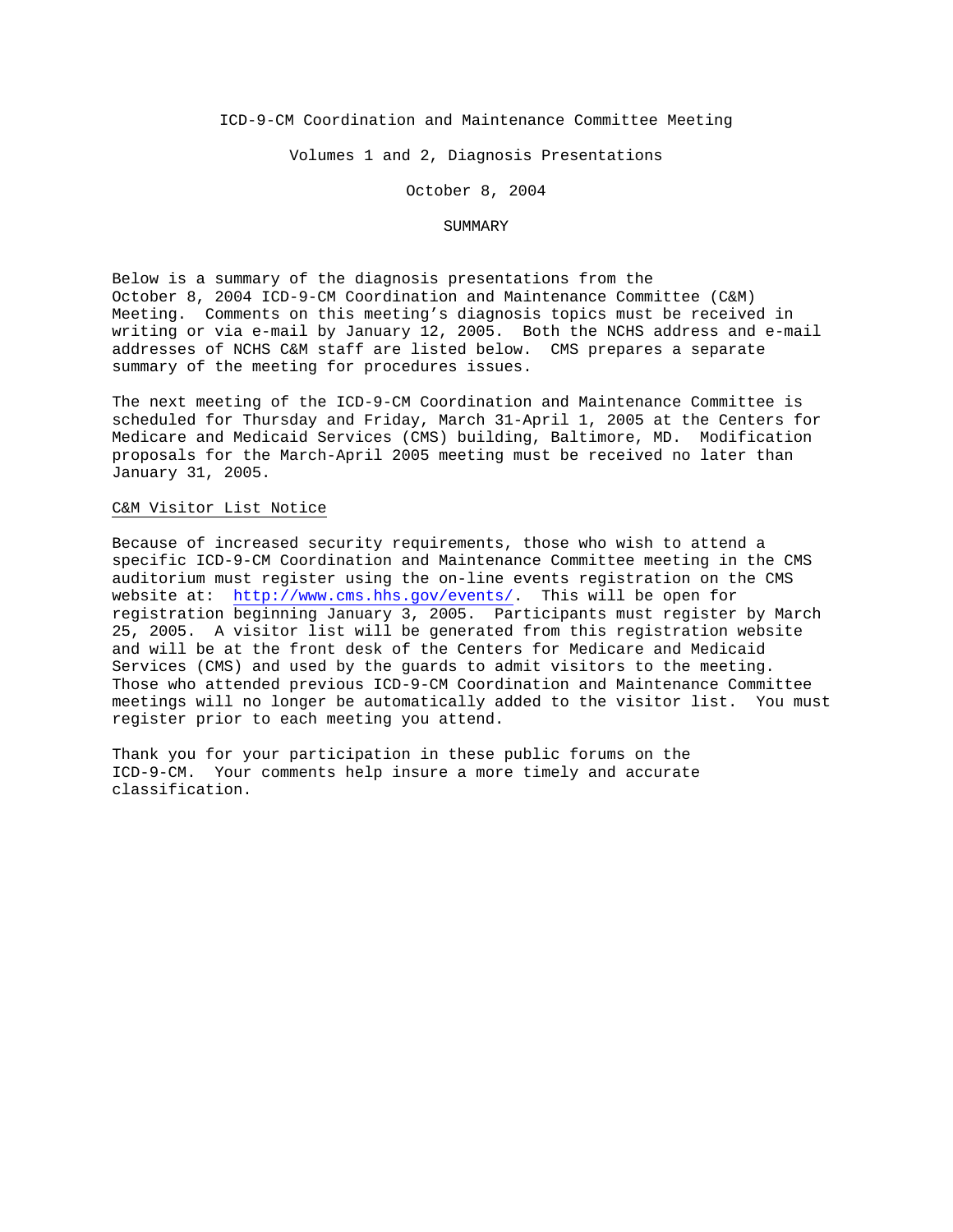| Mailing Address: | Fax: $(301)458-4022$    | National Center for Health Statistics<br>ICD-9-CM Coordination and Maintenance Committee<br>3311 Toledo Road, Room 2402<br>Hyattsville, Maryland 20782 |  |
|------------------|-------------------------|--------------------------------------------------------------------------------------------------------------------------------------------------------|--|
| Donna Pickett:   | Room 2402<br>$E$ -mail: | $(301)$ 458-4200<br>dfp4@cdc.gov                                                                                                                       |  |
| Amy Blum:        | Room 2402<br>$E$ -mail: | $(301)$ 458-4200<br>alb8@cdc.gov                                                                                                                       |  |
| David Berglund:  | Room 2402<br>$E$ -mail: | $(301)458 - 4200$<br>zhc2@cdc.gov                                                                                                                      |  |
| Lizabeth Fisher: | Room 2402<br>$E$ -mail: | $(301)458 - 4200$<br>llw4@cdc.gov                                                                                                                      |  |

NCHS Classifications of Diseases web page: http://www.cdc.gov/nchs/icd9.htm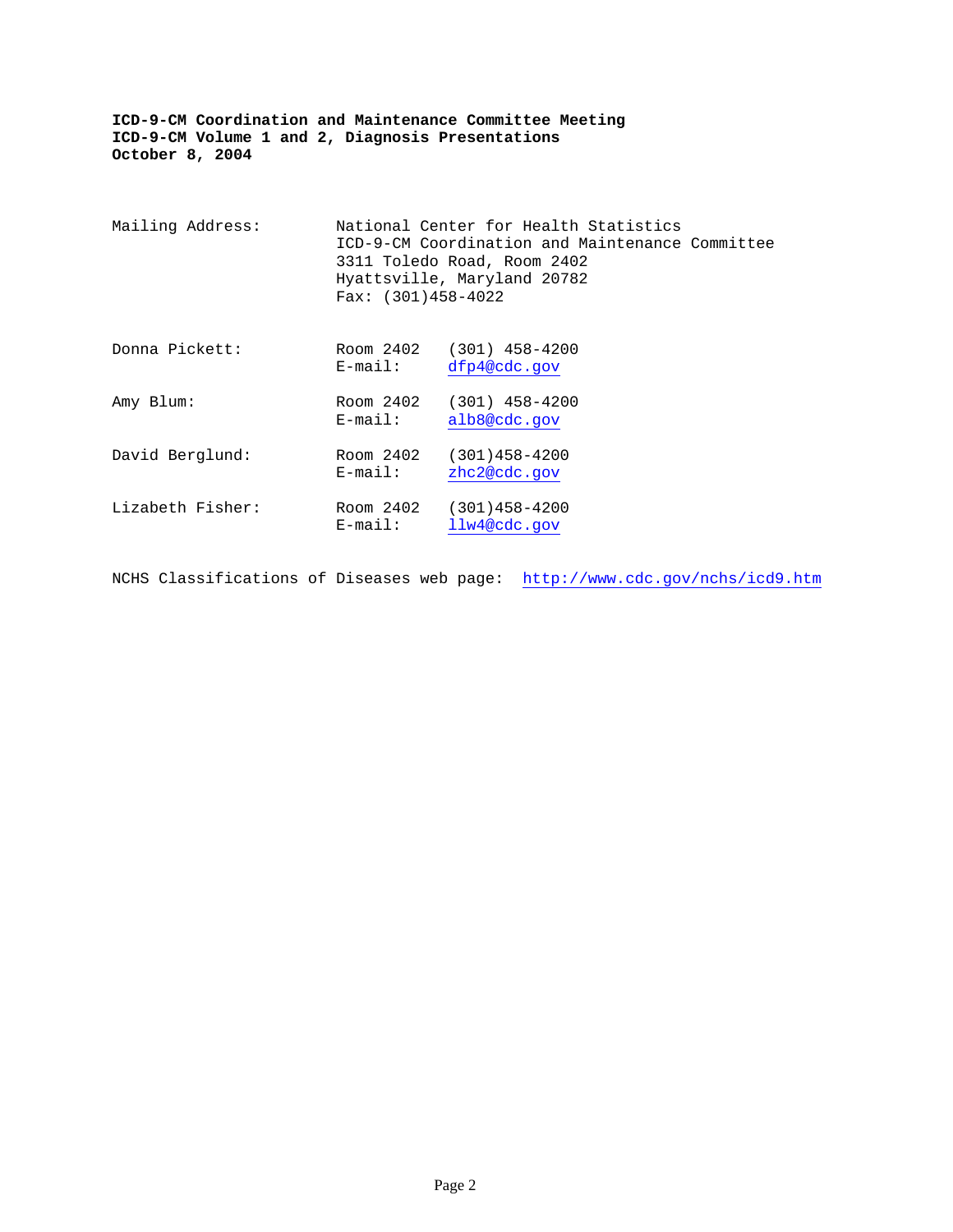### Welcome and Announcements

Donna Pickett welcomed all in attendance to the diagnosis portion of the ICD-9-CM C&M meeting.

Donna announced that the revised ICD-9-CM Official Guidelines will be posted to the NCHS Classifications website later this month. She also reviewed the requirement for twice yearly new code updates. If any proposals are submitted with a strong and convincing case to be implemented due to new technology then the codes would become affective on April 1, 2005. There were no topics presented today that met that criteria.

The time line for diagnosis changes, included in the proposal packet, was reviewed. Changes to ICD-9-CM resulting from the topics discussed today, if approved, would become effective on October 1, 2005. New proposals must be received at NCHS by January 31, 2005 to be considered for presentation at the April 1, 2005 meeting. Comments for today's meeting topics are due by January 12, 2005 and it was strongly recommended, to ensure timely delivery, that they be submitted via email or express mail.

There is an erratum to the October 1, 2004 addenda which will be posted to the NCHS Classifications web page in the next few weeks.

A summary of today's meeting as well as related presentations and statements will be posted to the NCHS Classifications of Diseases and Functioning & Disability web site within a few weeks.

Continuing Education certificates were made available at the conclusion of the meeting. There were 5 hours of continuing education awarded for the diagnosis portion of the meeting.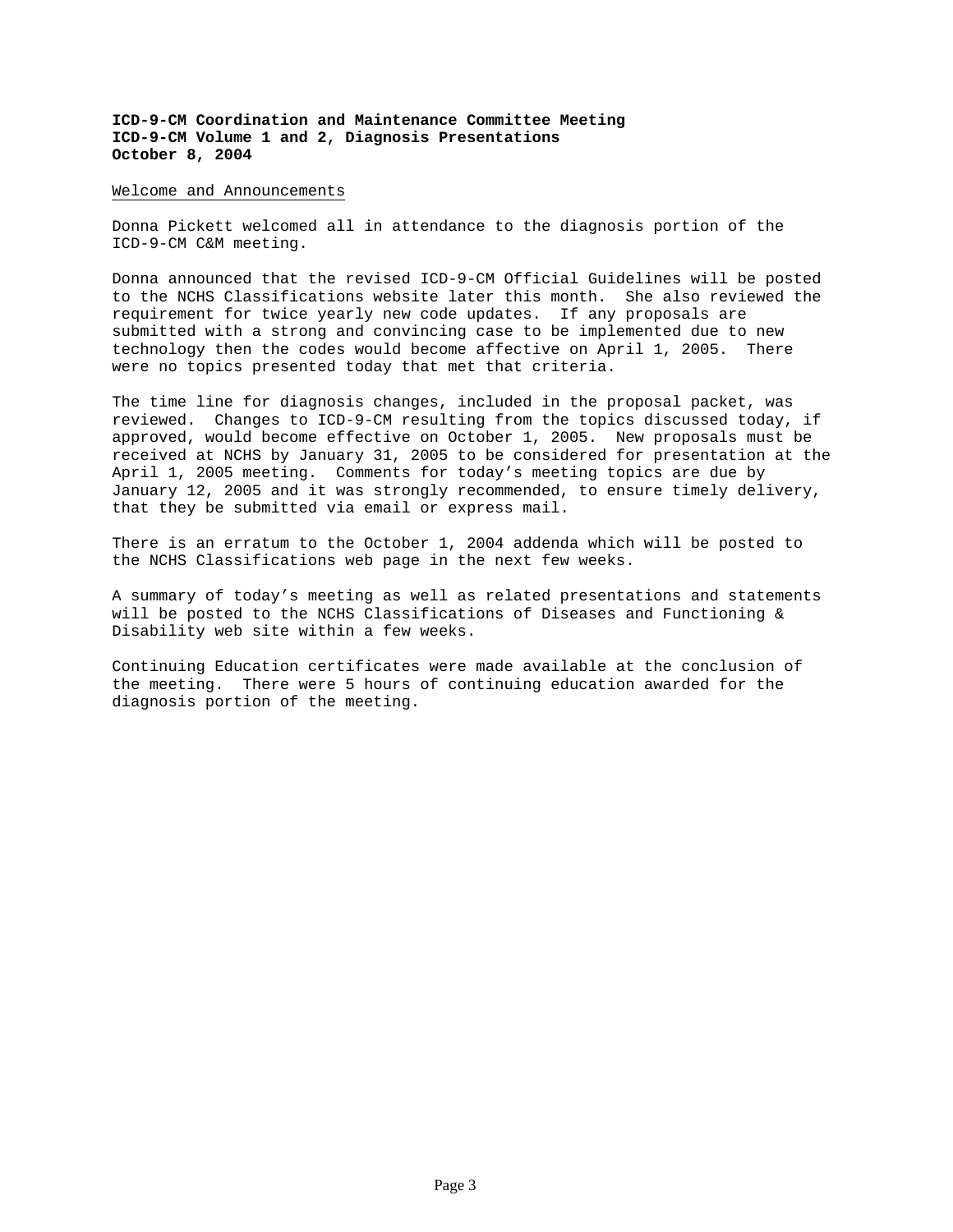SUMMARY OF COMMENTS AND DISCUSSION OF VOLUMES 1 AND 2 TOPICS The following topics were presented at the meeting. (See attached topic packet):

## Mechanical complication of joint prosthesis

Kevin J. Bozic, M.D., M.B.A., from the University of California at San Francisco, presented an overview of joint replacement therapy and reasons for their failure. Following presentation of the proposed ICD-9-CM tabular changes it was suggested to add a use additional code note to existing code 996.66 (to code the specific joint using V43.6x). Suggestion was made to somehow include complications due to osteolysis since it is the most common cause of aseptic loosening. Question was raised as to whether it is currently allowed to use the V codes with a complication code. These guidelines will be reviewed. One audience member recommended changing the title of proposed new code 996.43 to Failure of prosthetic joint, from fracture, to better differentiate the prosthetic joint breaking from fracture of the bone (as in a peri-prosthetic fracture).

# Diabetic retinopathy, diabetic macular edema, and diabetic peripheral neuropathy

Matthew J. Sheetz, M.D., Ph.D., representing Eli Lilly and Company, presented the background information for diabetic retinopathy. Dr. Kelly from CMS raised concern about the potential subjectivity of the terms mild, moderate, and severe, with diabetic retinopathy, and whether visual loss could be used instead. In response, Dr. Sheetz noted that these are specific, and can be identified on slit lamp examination or on a good direct eye examination. It was suggested to create an "unspecified" code; however, Dr. Sheetz stated that in absence of documented specificity, the index should default to the "mild" code. It was suggested that the American Academy of Ophthalmology be consulted prior to any action on these proposed codes. The code first note under code 362.06 was discussed and found to be difficult since it is suggesting sequencing of a secondary diagnosis. In addition, the code range in that note should be 362.01-362.05 rather than 362.01-362.06.

Edward J. Bastyr, III, M.D., representing Eli Lilly and Company, presented the diabetic neuropathy topic. Dr. Laura Powers, representing the American Academy of Neurology (AAN), stated that the Academy is in the process of approving guidelines for the diagnosis of neuropathy and that the definitions included in Dr. Bastyr's presentation do not match the academy's proposed guidelines. She also stated the term "disabling" is very subjective and should not be part of the code title. It was suggested, by several participants, that these code revisions should be held until the AAN finalizes their guidelines. It was further suggested to take into account input from the American Diabetes Association, American Medical Association (AMA) and American Academy of Family Physicians (AAFP) as well as the AAN.

#### Acute coronary syndrome

Sandra Sieck representing Sieck HealthCare Consulting and Dr. William French presented background information on this topic. There was lengthy discussion regarding whether to change the code titles at this category (410) or, as suggested by several attendees, to include STEMI and NSTEMI as inclusion terms, in the tabular, as well as modify the index. Dr. Kelly from CMS noted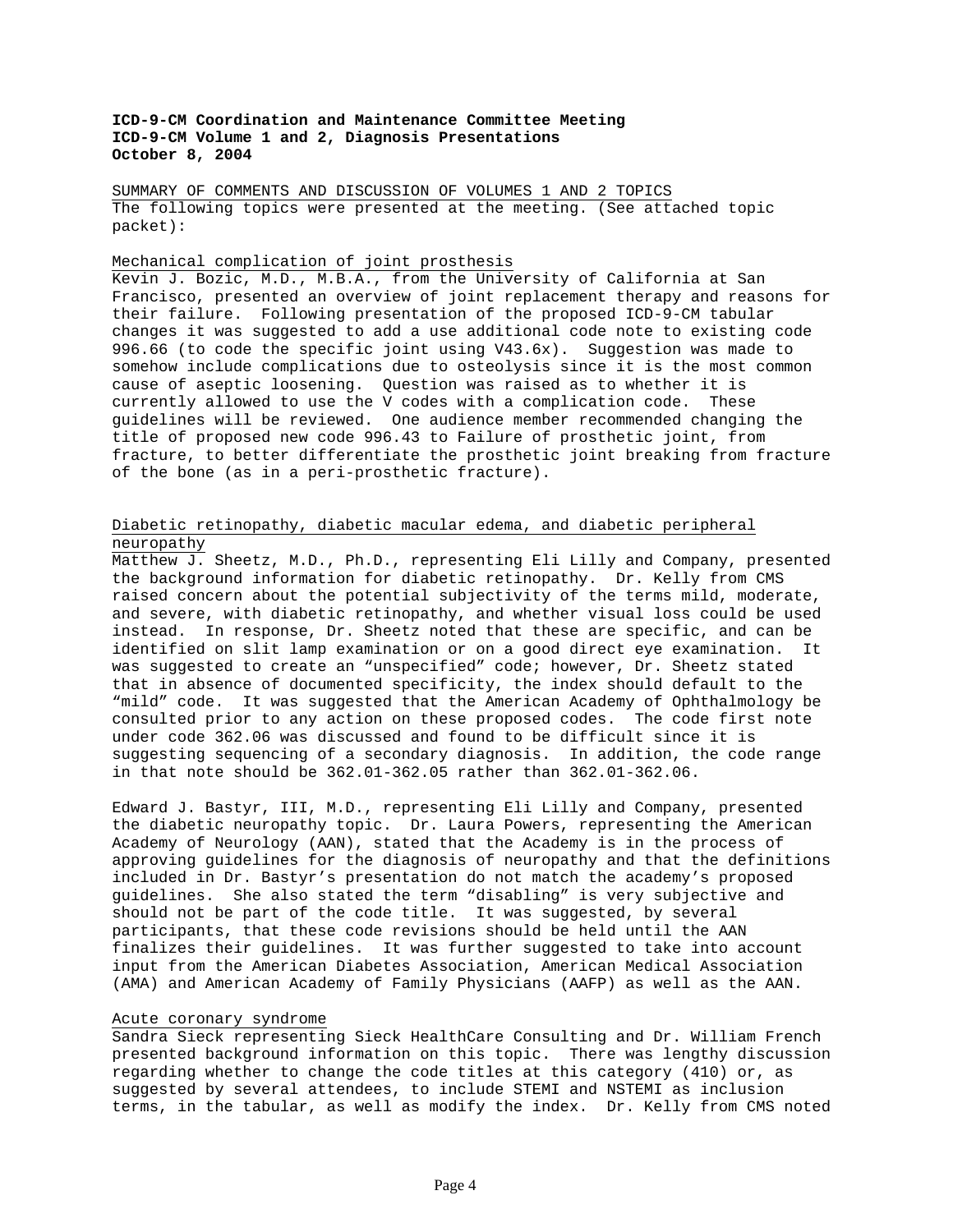that the criteria given are defined on EKG, and raised the issue of whether other studies might be used for defining MI. It was noted that EKG remains very important in determining treatment. Also, troponins or CK-MB would be used to differentiate cases of NSTEMI from unstable angina. The question was raised as to how STEMI and NSTEMI differ from Q wave and non Q wave MI. It was noted that while these can be similar, with current treatment using revascularization or thrombolytics, it is possible to have a STEMI that results in a non Q wave MI. Also, Q waves appear much later, and it is useful to have the classification use terms for the acute finding of ST elevation, which is present on or close to admission.

## Chronic kidney disease

Leslie Stevens, M.D., representing the National Kidney Foundation and Richard Hamburger, M.D. representing the Renal Physicians Association presented background information on this topic. There was some discussion as to how to distinguish and where to place the different stages of renal disease. It was further suggested that two proposals be presented at the April 1, 2005 ICD-9- CM C&M meeting. There were many comments regarding the titles for proposed codes 585.5 and 585.6 with the only difference being the use of dialysis and that diagnoses should not be linked to procedures. There was additional concern that the timeframes (in the proposed note) would not be easily identifiable by the coders. This may be something the physician knows but it may not always be documented. Dr. Hamburger commented that the anemia code which refers to end stage renal disease (ESRD) could have instead used the term chronic kidney disease (CKD).

## History of fall

Laurie Feinberg, M.D., from the Centers for Medicare and Medicaid Services (CMS) presented this topic for discussion. Dr. Laura Powers, representing the American Academy of Neurologists voiced support for this code since it would also be used by physical therapists to help identify those patients who may be at risk for future falls.

## Bed confinement status

Nellie Leon-Chisen of the American Hospital Association presented this topic for discussion. There were no comments regarding this proposal.

#### Insomnia, hypersomnia and sleep apnea

Bart Sangal, M.D., representing the American Academy of Sleep Medicine presented background information. One comment was that idiopathic insomnia and primary insomnia (both proposed to be included in new code 307.42) are not synonymous. The American Academy of Neurology (AAN) recommended placing primary insomnia at category 349, Other and unspecified disorders of the nervous system. The same comment was made about the placement of both idiopathic hypersomnia and primary hypersomnia at proposed new code 307.44. Again, the primary should be placed at category 349. The AAN also raised the issue of the placement of the proposed new code 349.32, Insomnia due to mental health condition; Dr. Powers noted that this could have been proposed to chapter 5 (Mental disorders), but the placement at category 349 was fine from the AAN standpoint. It was also suggested to remove the word "organic" from the titles at proposed new subcategory 349.5, Organic sleep apnea since sleep apnea is always organic.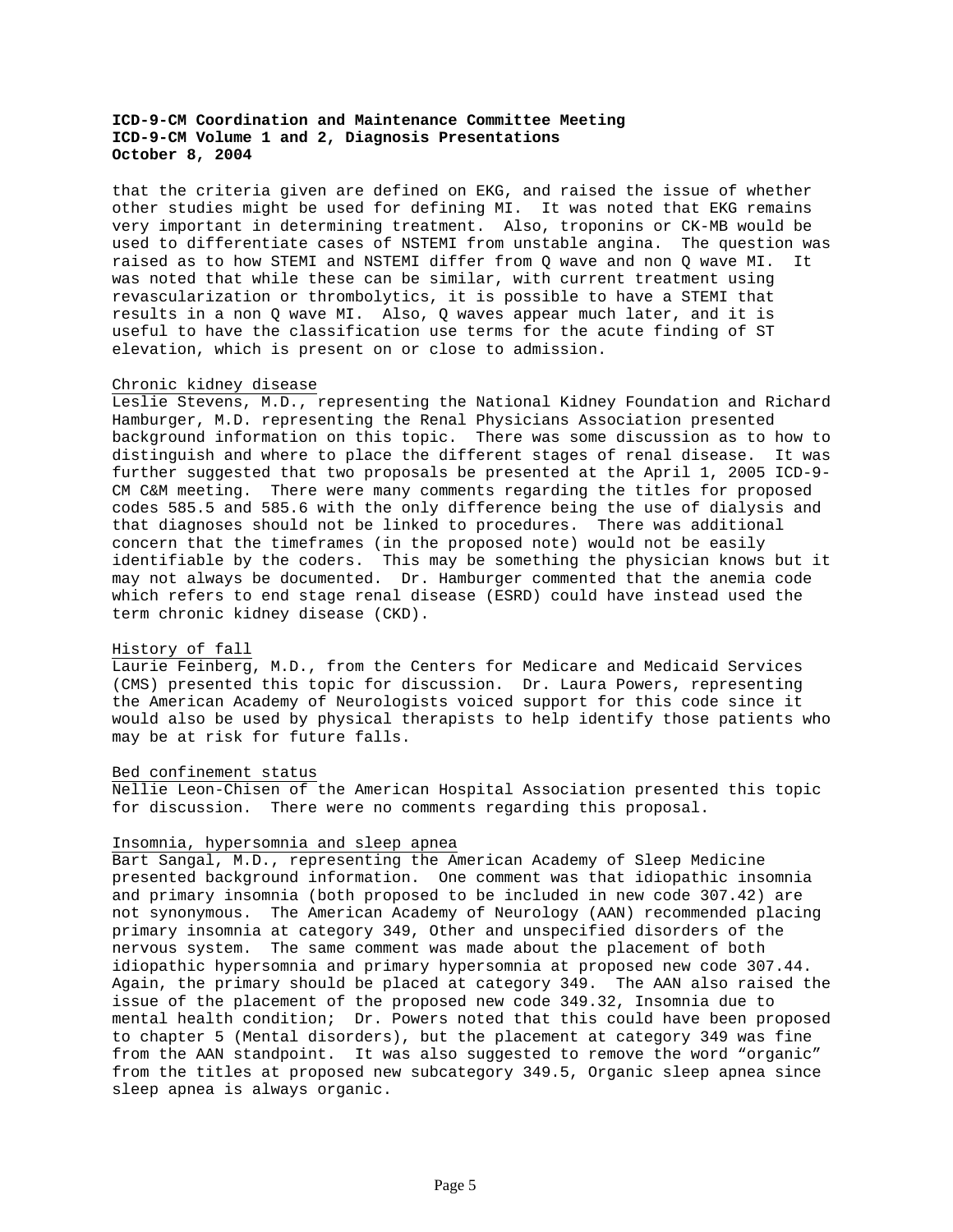#### Androgen insensitivity syndrome

One comment was made as to whether the items currently listed under existing code 257.8, should be added as inclusion terms to proposed new code 259.5 or just index them to this new code. Since the terms currently listed under existing code 257.8 are considered obsolete it was suggested that they be indexed to the new code, however, not to list them at the code.

Volume depletion, dehydration, hypovolemia There were no comments regarding this proposal.

### Asphyxia and hypoxemia

There were a few comments regarding how to index different causes of asphyxia such as suffocation. NCHS will check into this further.

#### Teratogens

It was suggested, by the AAN, to list those drugs that are the "biggest offenders" as inclusion terms. For convulsants these drugs would include Depakote and Dilantin. However, it was also suggested that only generic drug names should be listed and not trade names.

### Long Q-T syndrome

One commenter stated that their physicians frequently record "prolonged QT" and wanted to know whether this would be indexed to this new code or to the EKG finding code. NCHS will check into the proper placement of this.

### Secondary diabetes mellitus

It was suggested to also create a new code for diabetes due to a drug (such as steroids) as this currently is indexed to code 251.8, Other specified disorders of pancreatic internal secretion. Another comment suggested adding a code also note for V58.67, Long-term (current) use of insulin. Since these patients can also develop manifestations similar to those of primary diabetes mellitus patients, comments were invited as to whether or not those manifestation codes should be used with this new proposed code. The general opinion was that they should be able to be used with this new code.

## Mechanical complication of ventilator

A question was raised as to why this code was proposed as a complication and not just as another V46.1x code. A suggestion was made to change the title of code V46.12, Encounter for respirator dependence during power failure, to reflect all mechanical failures of respirators, rather than create a new code at 997.3. Another commenter stated that the classification should not include nonimplanted devices in the complications categories.

## Suicidal ideation

There was general agreement on the creation of this code. It was further suggested that a specific code should also be created for suicidal tendencies since right now it is indexed to a nonspecific code (300.9, unspecified nonpsychotic mental disorder).

Excessive crying in child, adolescent, or adult There were no comments regarding this proposal.